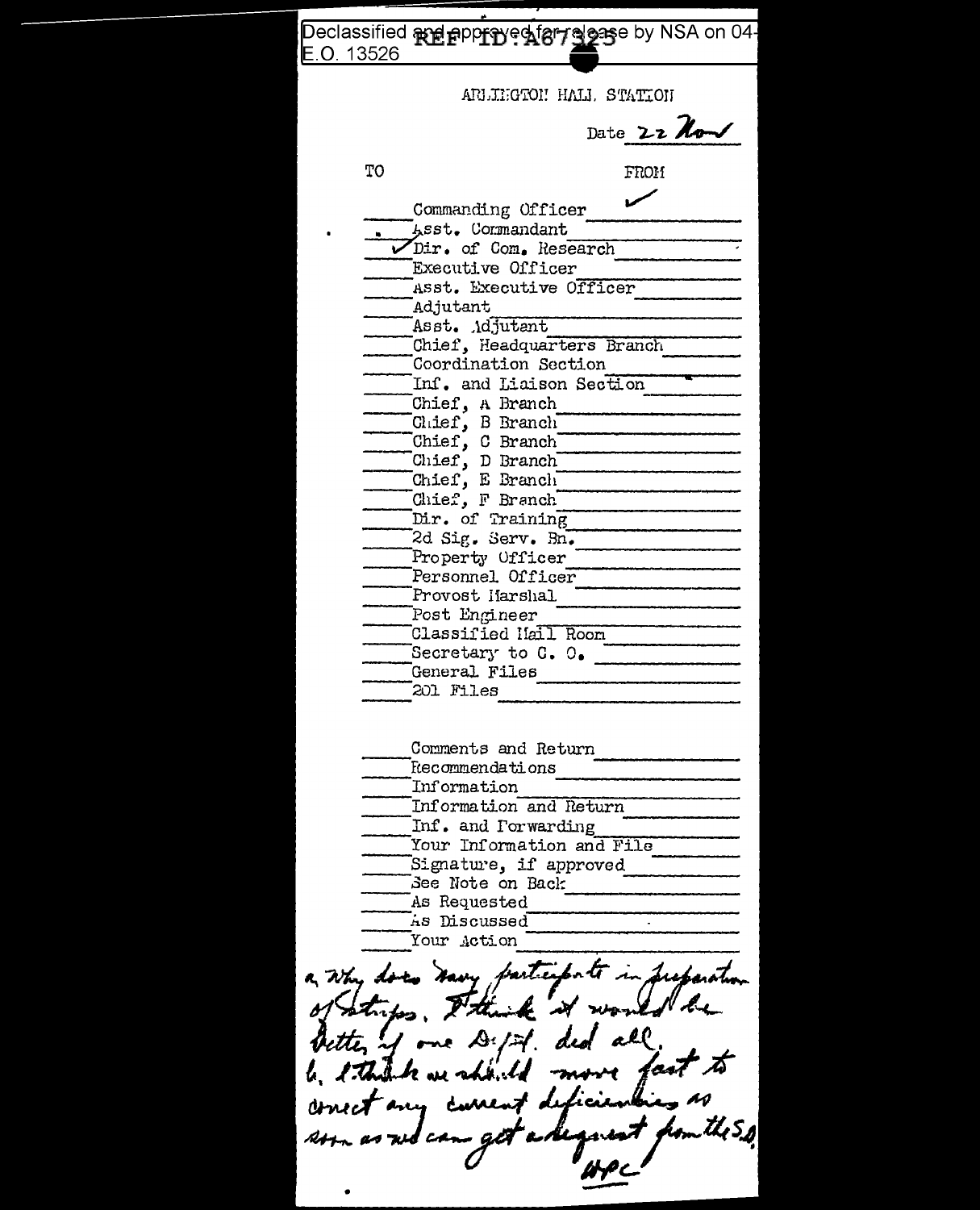辉华I<u>D</u>:A67325 ARLIMGTON MALL STATION Date 20 hov 43 **TO** FRO<sup>T</sup> Commanding Officer Asst. Commendant Dir. of Com. Research Executive Officer Isst. Executive Officer Adjutant Asst. Adjutant Coordination Section Chief; Headquarters Branch Chief, A Branch<br>Chief, B Branch Chief, C Branch Chief, D Branch Chief, F Pranch Dir. of Training  $\sim$ C. O. of Troops Property Officer Personnel Officer Provost Arshal Classified Mail Room Secretary to C. C. General Piles 201 Files Corrects and Return Cecommendations Taiormation Information and Relurn Inf. and Forwarding Your Information and File Simature, if approved See .'ote on Back Ts Requested As Discussed "Your Action" 1. In connection with anothe eaper on same subject sen Re Par. 3, I tellink the " alwark all" in the ackression is too broad t adlpenter etes amended. will have the m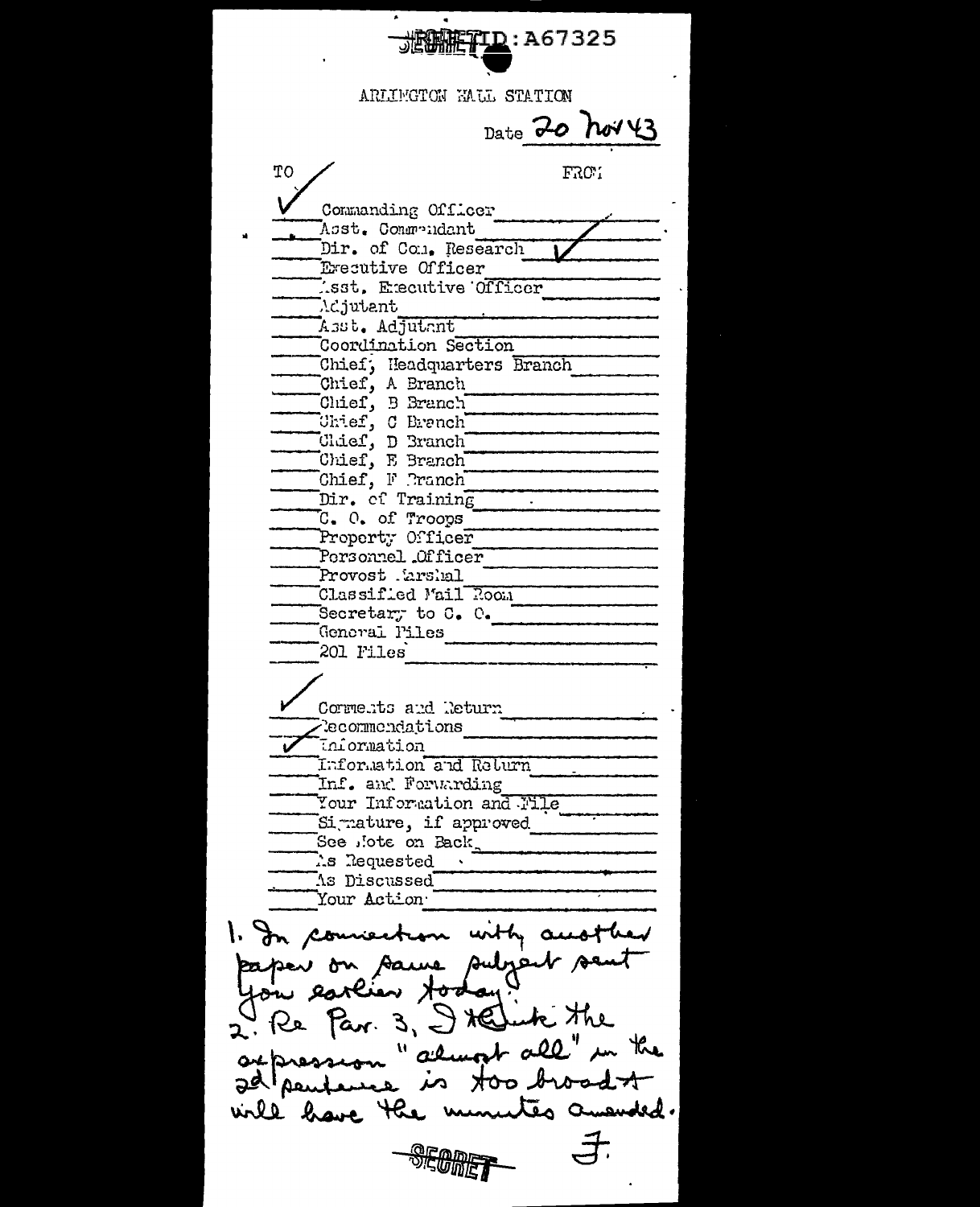**REF** ID:A67325  $- - \sum_{i=1}^{n}$ e.  $\mathcal{P}$  $\wedge$   $\circ$ con Tter tuis と ١  $\equiv$ ÷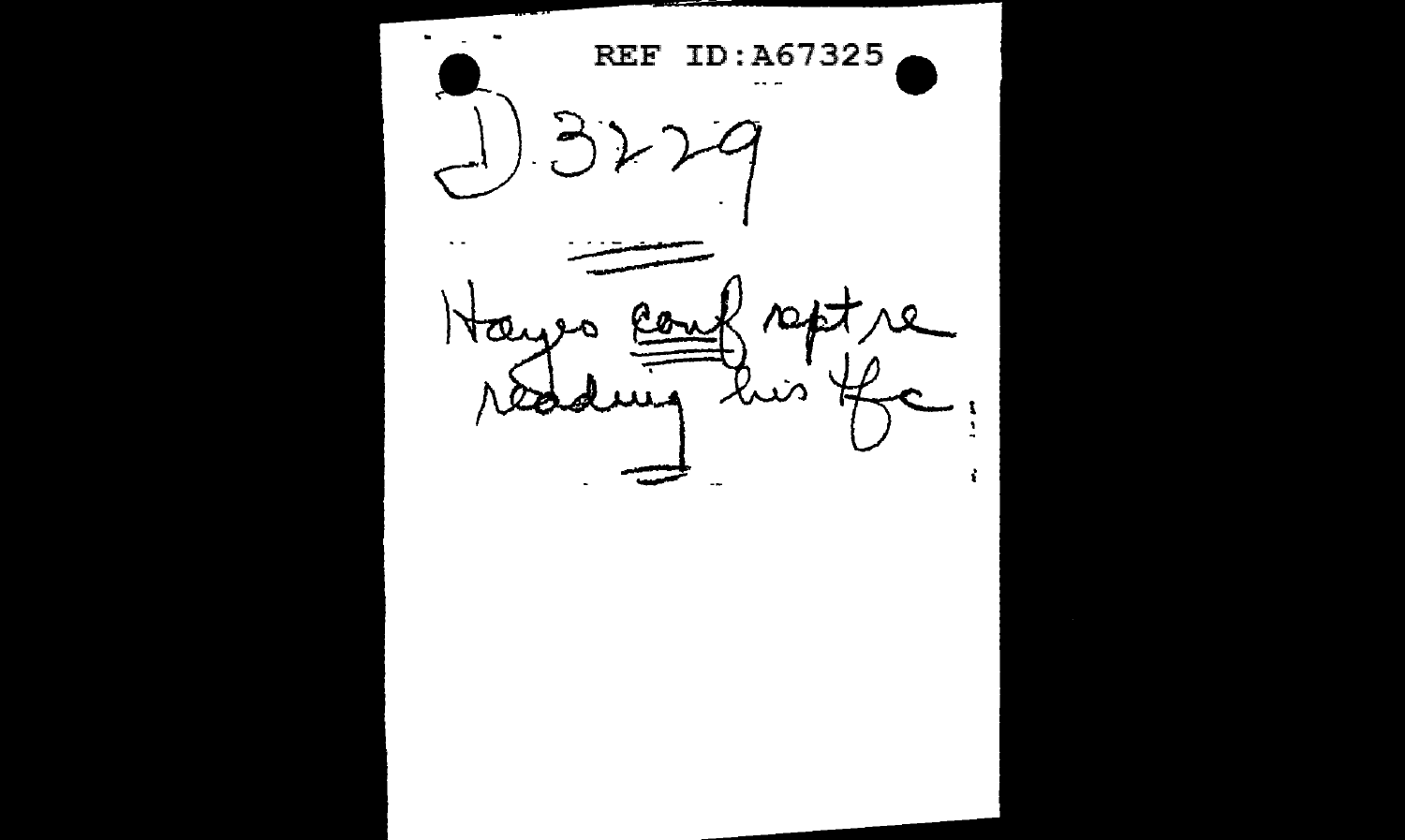Man REE APD: 467325 State crows, peut tel to Frans to get of compromise which was referred. to Winant re madud stucks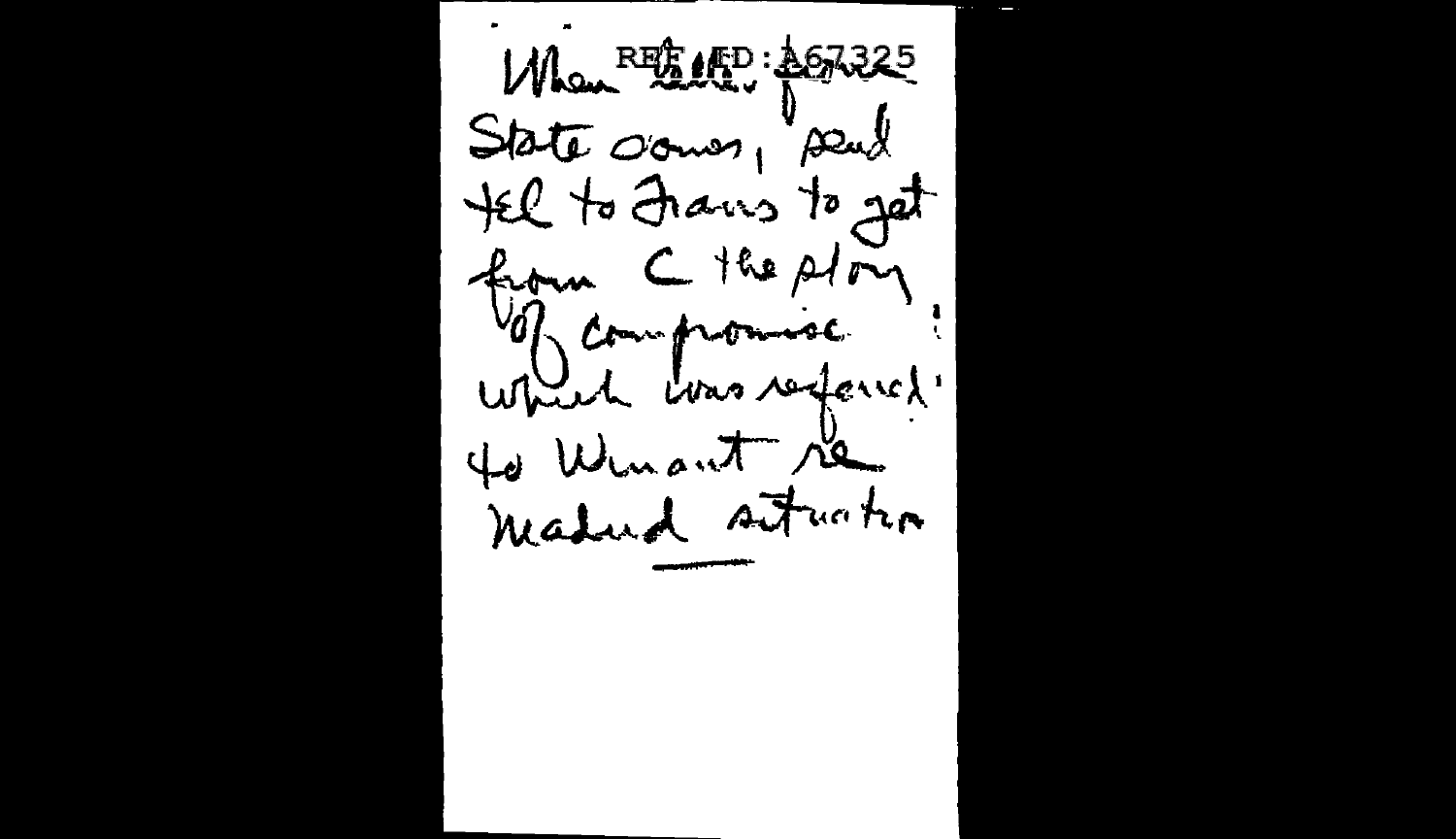

19 November 1943

NOTES ON CONFERENCE HELD 13 NOVELEER 1943 BETWEEN REPRESENTATIVES OF THE SIGWAL SECURITY AGENCY AND THE STATE DEPART. LNT

1. The conference was held for the  $r\mathbf{W}$ , ose of discussing a proposed survey of the cryptographic facilities of the State Department by the Signal Security Agency. The Signal Security Agency was represented by Ir. Friedman, lajor miser, and Captain loak. The State Department was reprosented by Mr. Salmon and Ir. Goldsberry.

2. Mr. Salmon opened the discussion by presenting a memorandum dated 6 Povember 1943 from I.r. Stettinius to Mr. Shaw in which I.r. Stettinius pointed out that the President has expressed an interest in the security of State Department codes and ciphers. I'r. Stettinius then stated that an investigation of this subject by qualified representatives of the Army appeared desirable.

3. Ar. Friedman then made reference to a report dated 26 June 1941 of a survey made by representatives of the Signal Intelligence Service, the Cffice of haval Communications, and the Federal sureau of Investigation. This report was read and a discussion followed from which it appeared that almost all of the recommendations made therein have been carried out by the Department.

4. Discussion of a general nature now folloued which brought out the following points:

> a. The Department has allotted insufficient personnel for the proper performance of necessary cryptographic functions. b. Existing office space and reproduction facilities (multilith, etc.)

> are inadequate.

The Assistant Security Cfficer has not been celegated proper  $c_{\bullet}$ responsibility over security functions of the operating division (The Division of Communications and Records) and it appears that the Security Officer has not exercised this responsibility.

5. At this point the question was raised as to whether the Committed had sufficient authority to go furtner into these matters. It was pointed out that the only existing autnority was a letter from the Joint Communications Board to the Secretary of State in which the cooperation and advice of Array cryptographic experts was offered. The Committee felt that this letter did not meet the requirements and Lr. Friedman asked Lr. Salmon if he would be willing to write a letter for the signature of Lr. Stettinius in which the Department would specifically request a survey. Lr. Salmon agreed to do this if requested and the matter was dropped pending further perusal of the JCB letter.